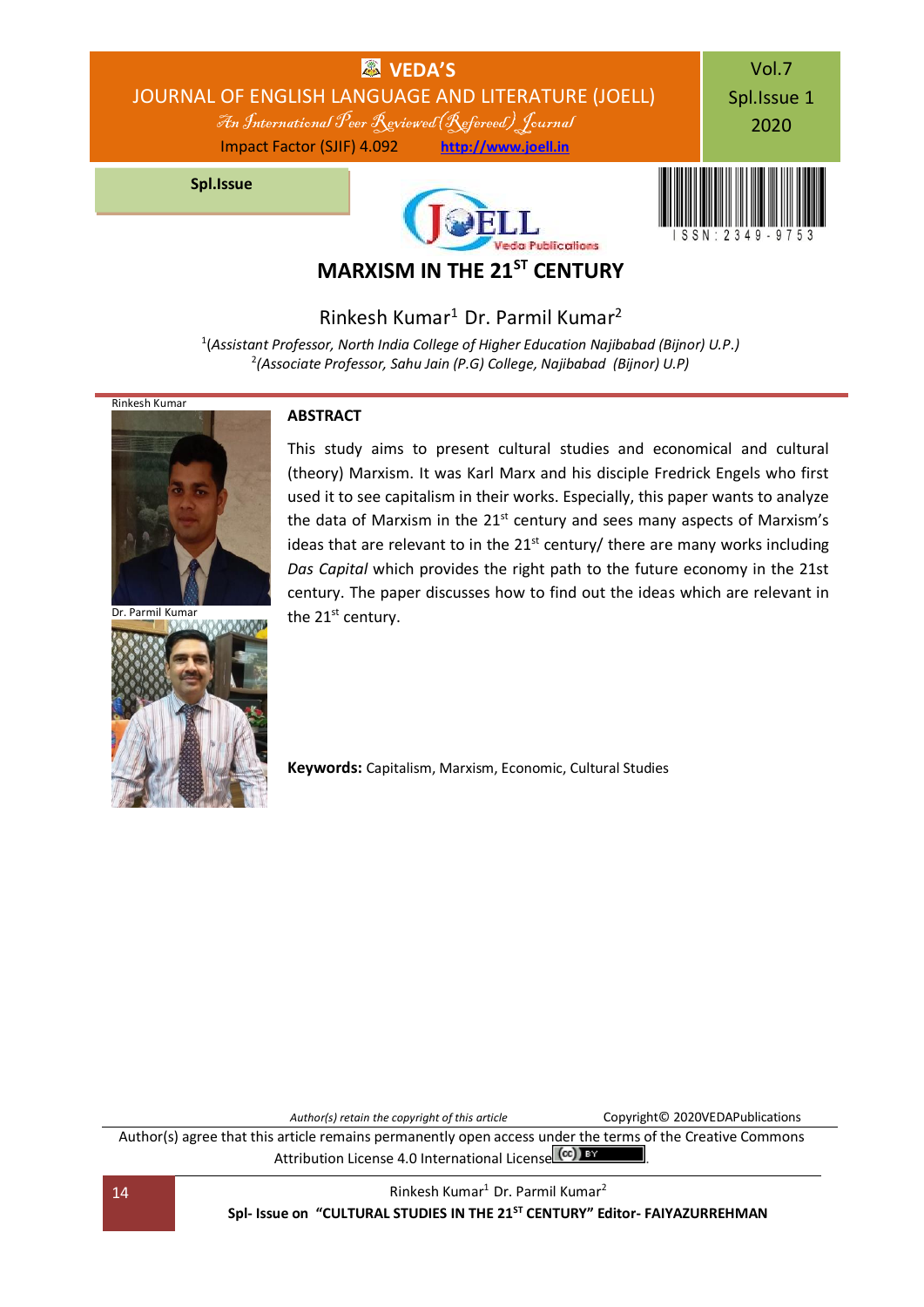## Vol.7 Spl.Issue 1 2020

### **INTRODUCTION**

Marxism is one of the most influential intellectual movements in the history of ideas. It is Karl Marx who made the dominant field is, socialpolitical and economical philosophy. Marxism influence can be seen in many fields. Including economics, literature, history, culture studies psychoanalytic, sociology and cultural theory. A body of doctrine Marxism was developed by Karl Marx and Fredrick Engels in the `mid-19<sup>th</sup> century. Marxism analysis the effects of capitalism on labor productivity and economic development. In other words, it focuses on and the working classes inherently whose power relationship is explicated and created the class conflict. Karl Marx believes that the conflict lead to the revolution and the working class would overthrow the capitalist class and they would control the economy. In the words of Chris Barker:

> "Marx argued that the first priority of human beings is the production of their means of subsistence through labor power and the use of tools. Thus the means of production (tools), and the relations of production constituted by the social organization of labor, form a mode of production, which is a central category of Marxism. The organization of a mode of production is not simply a matter of coordinating objects, rather, it is inherently tied up with relations between people which, while social, that is, cooperative and coordinated, are also matters of power and conflict. Marxists regard social antagonisms, which are an intrinsic part of a mode of production, as the motor of historical change. Further, given the priority accorded to production, other aspects of human relations, for example, consciousness, culture, and politics are said to be structured by economic relations." 1

On the 2000<sup>th</sup> anniversary of Karl Marx's birthday, the president of republic China Xi Jinping says. "We must win the advantages, win the initiative and win the future. We must continuously improve--- ---powerful ideological weapon for us to understand the world, grasp the low, seek the truth, and change the world."<sup>2</sup> In contemporary society, the  $21^{st}$ century's world has already warm welcome back Karl Marx and his teaching seems capsulate. Marx's philosophy and economic ideas are relevant to the contemporary economy. Thus, Today Marxism's theory might even be revived.

In his book *Das Capital*, Karl Marx defined economic reproduction in capitalism and predicted that there was a tendency to focus on capital and centralize. Whereas the first aspect shows the accumulation of surplus values the value above the labor power of the workers is appropriated as a profit by the capitalist. The second phase, as a result of a mix of capitals of many individuals, almost always leads to capital increase as a result of bankruptcy or economic crisis. The implication of this analysis is disastrous for the defenders of the blind hands of the marketability to distribute their wealth. Marx predicted that one characteristic of capitalism in the  $21<sup>st</sup>$  century is the widening gap between rich and poor. According to Oxfam's latest report in the year 2017, 82% of the total wealth created In the world went into the pockets of the rich, while the poorest of the world did not increase their wealth. German philosophers first understood that the instability of capitalism and cyclical crises and economic crises are not the faults of the capitalist system, but fundamental characteristic of it. Even today, efforts are made to promote a different idea however, from the stock market crash of 1929 to the crisis of 2007- 2008; there is a clear path that follows the patterns mentioned by Marx. Even well street magnets turn to the capital pages to finds some answers. Perhaps, that understanding was one of the most revolutionary of Marxist ideas,

2 [https://en.wikipedia.org/wiki/Marxism#21st\\_century](https://en.wikipedia.org/wiki/Marxism#21st_century)

15 **15** Rinkesh Kumar<sup>1</sup> Dr. Parmil Kumar<sup>2</sup>

**Spl- Issue on "CULTURAL STUDIES IN THE 21ST CENTURY" Editor- FAIYAZURREHMAN**

-

-

<sup>1</sup> [Barker,](https://uk.sagepub.com/en-gb/eur/author/chris-barker) Chris. *[The SAGE Dictionary of Cultural Studies](https://uk.sagepub.com/en-gb/eur/the-sage-dictionary-of-cultural-studies/book219252)* Sage publication 2014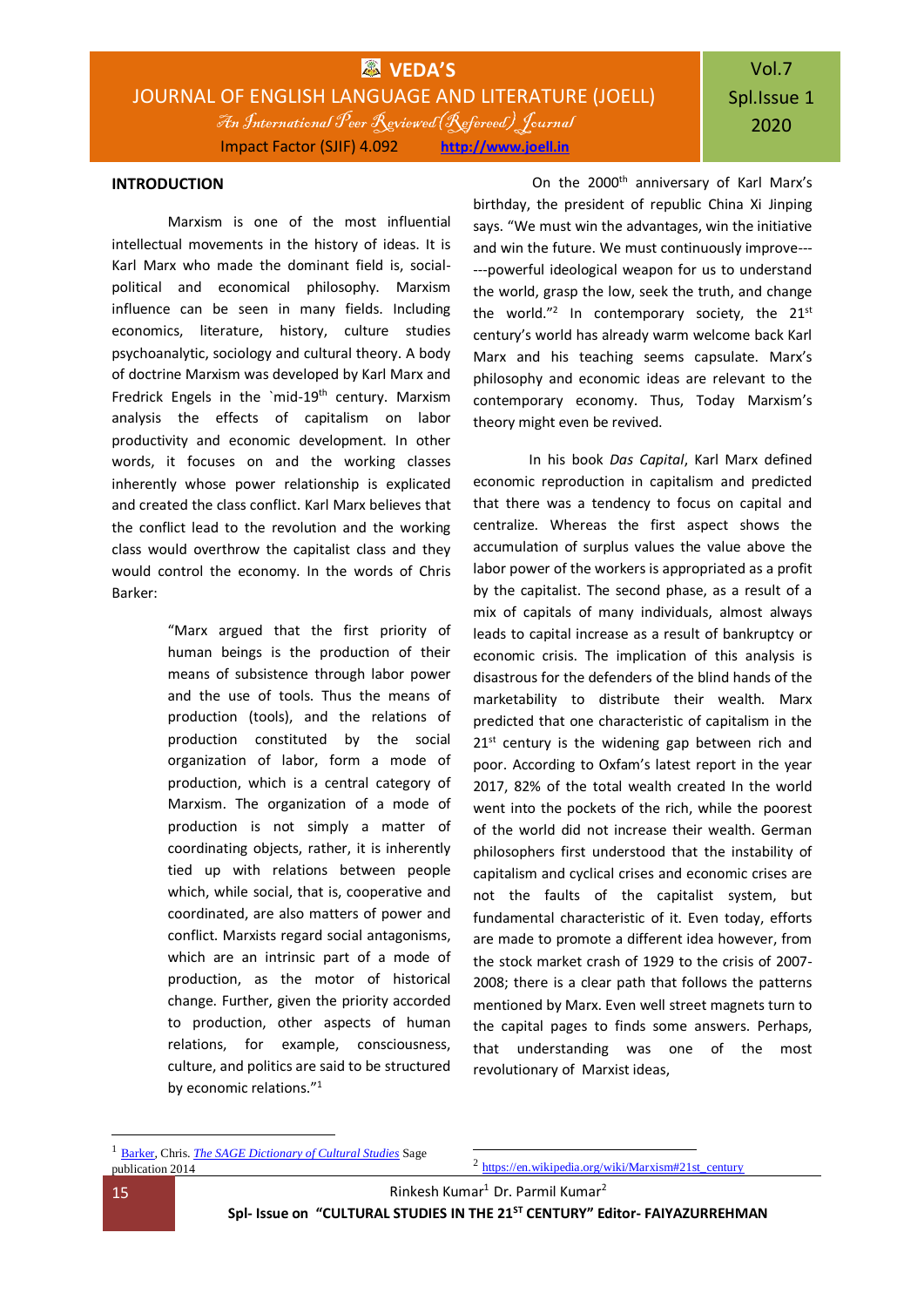### **WEDA'S** JOURNAL OF ENGLISH LANGUAGE AND LITERATURE (JOELL) An International Peer Reviewed(Refereed) Journal Impact Factor (SJIF) 4.092 **[http://www.joell.in](http://www.joell.in/)**

"The history of all hitherto existing society is the history of class struggles," we read in 1948, the Communist Manifesto written by Marx and Friedrich Engels. This thesis chucks out liberal ideas into crisis. According to Marx the bourgeois state, with establishing its dominance over the rest of the hegemonic class is another tool of the capitalist class. A century and a half later, 1% of the conflicts that dominate and fought between 99% of the other. According to Marx, capitalists need to keep wages low for more profit- This can be achieved as long as another worker is waiting for someone to replace a agree to the terms and conditions. That is the name of "reserve industrial army" though the social and trade union has struggled since the  $19<sup>th</sup>$  century to the present day, the elements of this situation have changed, especially in the search for lower wages in the trade sector will continue unabated. In the twentieth century, large manufacturing companies in Europe and America migrated to Asia in search of a skilled workforce. Though recent governments may indicate a lot of jobs through the process as stated by the Donald Trump administration in the U.S, the fact that these companies maintained their high growth rates due to the exploitation of cheap labor successes in current studies regarding wages shows that labor purchasing power has been decreasing in western countries for about 30 years, and the gap is higher between executives according to an article the economist where workers' wages have been steady in countries like America during the last two decades, the salary of top executives, the salary of top executives has increased significantly they have earned an average salary from 40 time to 110 times. While, Marx describes the mechanisms. While Marx gives and an indication of the mechanism of exploitation involved in the process of capital accumulation, he is particularly critical of financial capital that does not have a direct physical role in the economy but is created in a "Fictitious" manner such as promissory notes or bonds. In his day, the modern development of this sector of the economy could not be imagined, due to the use of computers, for4 financial transactions with the speed of light. Complex financial mechanism- so-called "subprime" which called for a crisis in 2007-2008 is a firm confirmation of Marx's commercial advertising on radio and television was not fast seen in the 19<sup>th</sup> century. The modern system of individualizing advertising messages on the internet was low, but Marx had already warned that the capacity to remove segregation and false need of the people.

> "The extension of products and needs becomes a contriving and evercalculating subservience to inhuman, sophisticated, unnatural, and imaginary appetites," he predicted over 150 years ago." 3

The Cell phones have become outdated in a few months, and advertise is responsible for convincing users to by the latest models in the present world. In the meantime, home appliances are made with planned abstraction so that they stop working after a few time, and then create the need to replace them.

> "The need of a constantly expanding market for its products chases the bourgeoisie over the whole surface of the globe. It must nestle everywhere, settle everywhere, establish conations everywhere," Marx and Engels wrote in the Communist Manifesto." 4

With the globalization of markets, the picture of the imposition of a culture determined by their consumption could not be more accurate. At some time, the prominence of monopolies is accompanied by the creation of transnational monopolies. However, the classical liberal economic theory recognized that competition would maintain a plurality of ownership Marx took a step further and identified a tendency for integration based on the law of market coercion. Some of the current examples such as large media, telephone, and oil group by

-3

[http://textlab.econ.columbia.edu/~jjacobs/marx/Marx%20&%20En](http://textlab.econ.columbia.edu/~jjacobs/marx/Marx%20&%20Engels%20Collected%20Works%20Volume%203_%20Ka%20-%20Karl%20Marx.txt) [gels%20Collected%20Works%20Volume%203\\_%20Ka%20-](http://textlab.econ.columbia.edu/~jjacobs/marx/Marx%20&%20Engels%20Collected%20Works%20Volume%203_%20Ka%20-%20Karl%20Marx.txt) [%20Karl%20Marx.txt](http://textlab.econ.columbia.edu/~jjacobs/marx/Marx%20&%20Engels%20Collected%20Works%20Volume%203_%20Ka%20-%20Karl%20Marx.txt) 4 Ibid